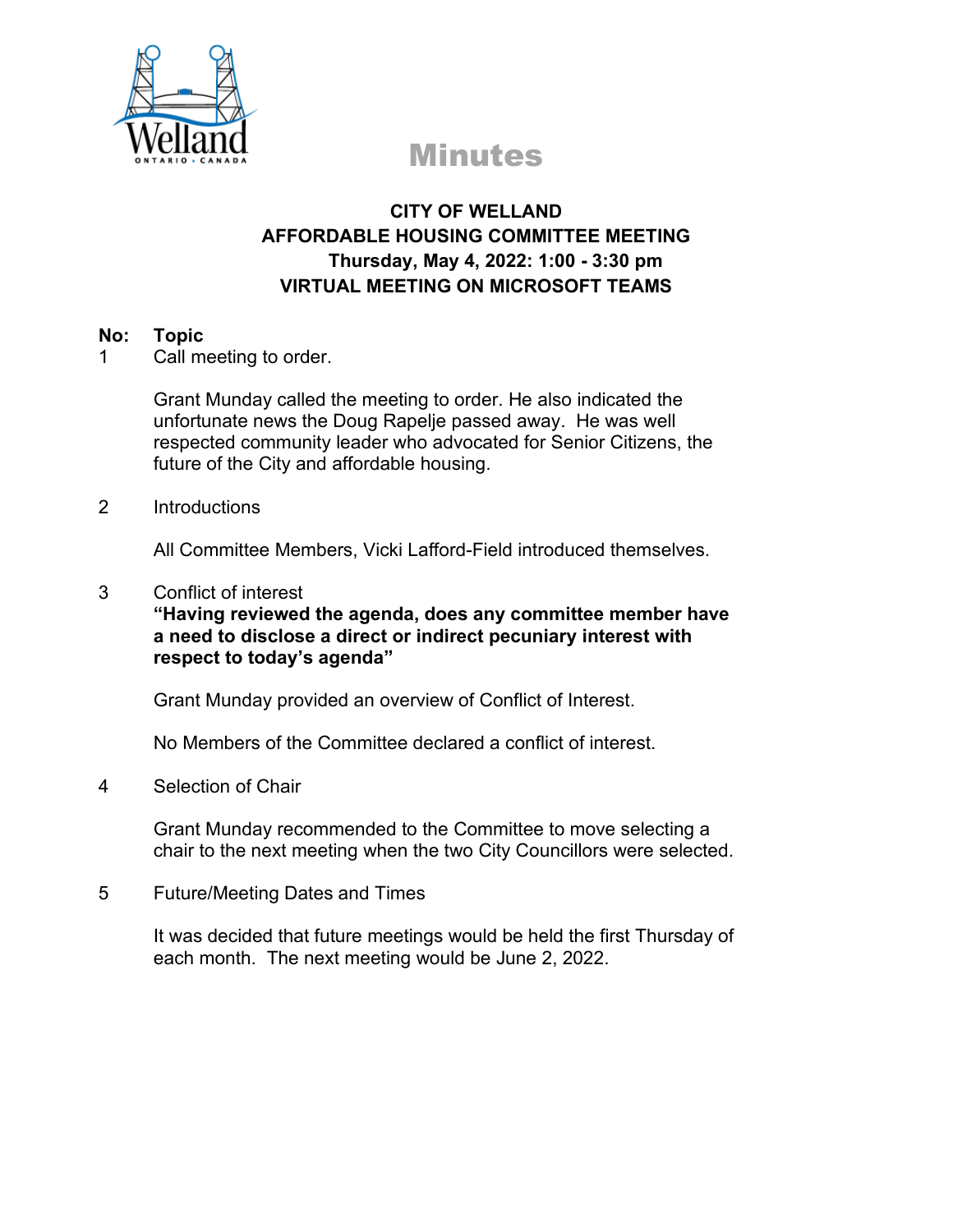#### 6 Other Items

Marco Maggazzeni asked that the land acknowledgement be read at the beginning of future meetings. He also asked the Committee to consider representation of the Indigenous communities

The Committee was agreeable to the reading of the land acknowledgement and Grant Munday said he would arrange for that in future meetings.

Grant Munday indicated that the membership on the Committee is full, however, he indicated he could work on having indigenous community representatives present to the Committee.

Marco Magazzeni suggested Fort Erie Native Friendship Centre and Niagara Regional Native Centre.

Sherry Visser suggest Niagara Native Womans Centre.

6 Affordable Housing CIP Interview Presentations (1:15pm)

Vicki Lafford-Field provide an overview of the Affordable Housing CIP RFP process to date.

Grant Munday Provided a brief explanation of "What is A CIP?" and a brief overview the City's current CIP programs.

#### • **1:30pm – Dillon Consulting**

All Committee Members, Vicki-Lafford-Field and Grant Munday introduced themselves.

Representatives from Dillon consulting introduced themselves.

Dillon Consulting provide an overview of their proposal to the City.

Paul Turner indicated trust and passion were important to him. He asked about Rory Baksh about political will to fund future affordable housing programs and to manage NIMBY.

Rory Baksh provided a response to this.

Ed Starr indicated he hired staff who had passion. He indicated he wanted the CIP to address the entire housing continuum.

Kelly Martel indicated that with respect to NIMBY is that through public engagement you can reduce opposition.

Leslie Bellingham asked how Dillon envisioned the Committee being involved in this process.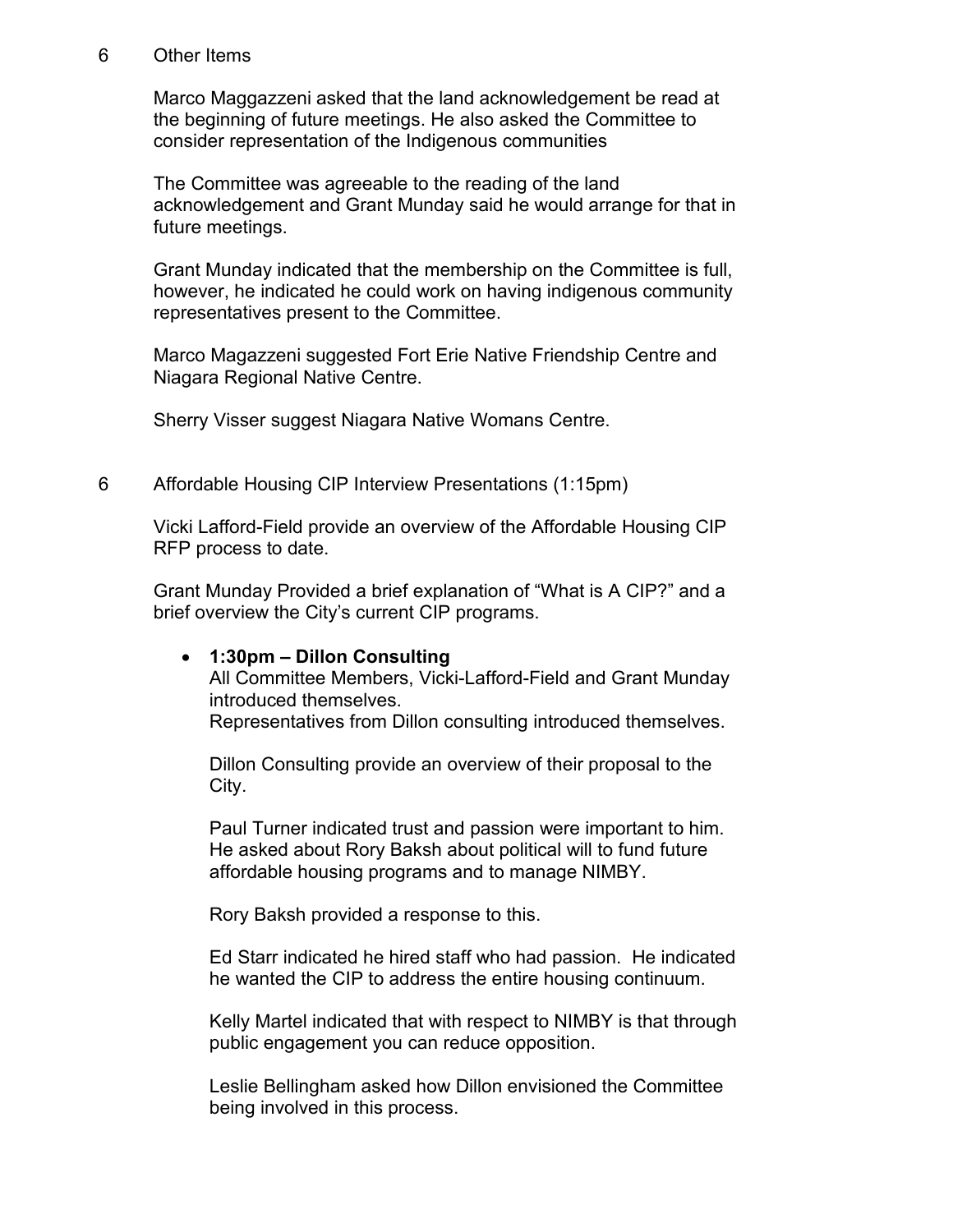Kelly Martel provided an overview into how the Committee would be involved in the development of the CIP.

Rory Baksh provided and overview of their approach to this and the needs the Committee assistance in helping Dillon complete the work.

Ed Starr indicated that as they gather facts and evidence, they would like to meet with the committee to show them the "evidence" they have collected and work on the solutions through a collaborative approach

Anthony Gatti asked what kind of experience Dillon had with working with developers to build affordable housing.

Kelly Martel indicated that she did not believe they didn't want to build affordable housing but more around the cost of developing.

Dalton Wudrich explained that majority developers are looking for ways to building more affordable housing. He believed a CIP would be a way to attract more affordable housing.

Rory Baksh indicating that the developers are involved in different segments of the market. It is key to find out which incentives are going to get developers involved.

Anthony Gatti indicated that predominant group pf people under housed were single occupants and single parent house holds.

Ed Starr expressed that they would consult with developers as part of their process.

Ian Masse indicated that he works on housing with people with mental health issues. He provide an overview of a situation where landlords would end their participation in housing programs when tenancy changed.

Kelly Martel explained that there are agreements which would address this.

Rory Baksh indicated that housing needs to address accessibility and additional incentives should be made available.

Ed Starr provide an overview of an example of another project he is involved in where additional incentives are available for additional government incentives.

Dalton Wudrich indicate they have significant experience doing this to ensure there is recourse to end incentives.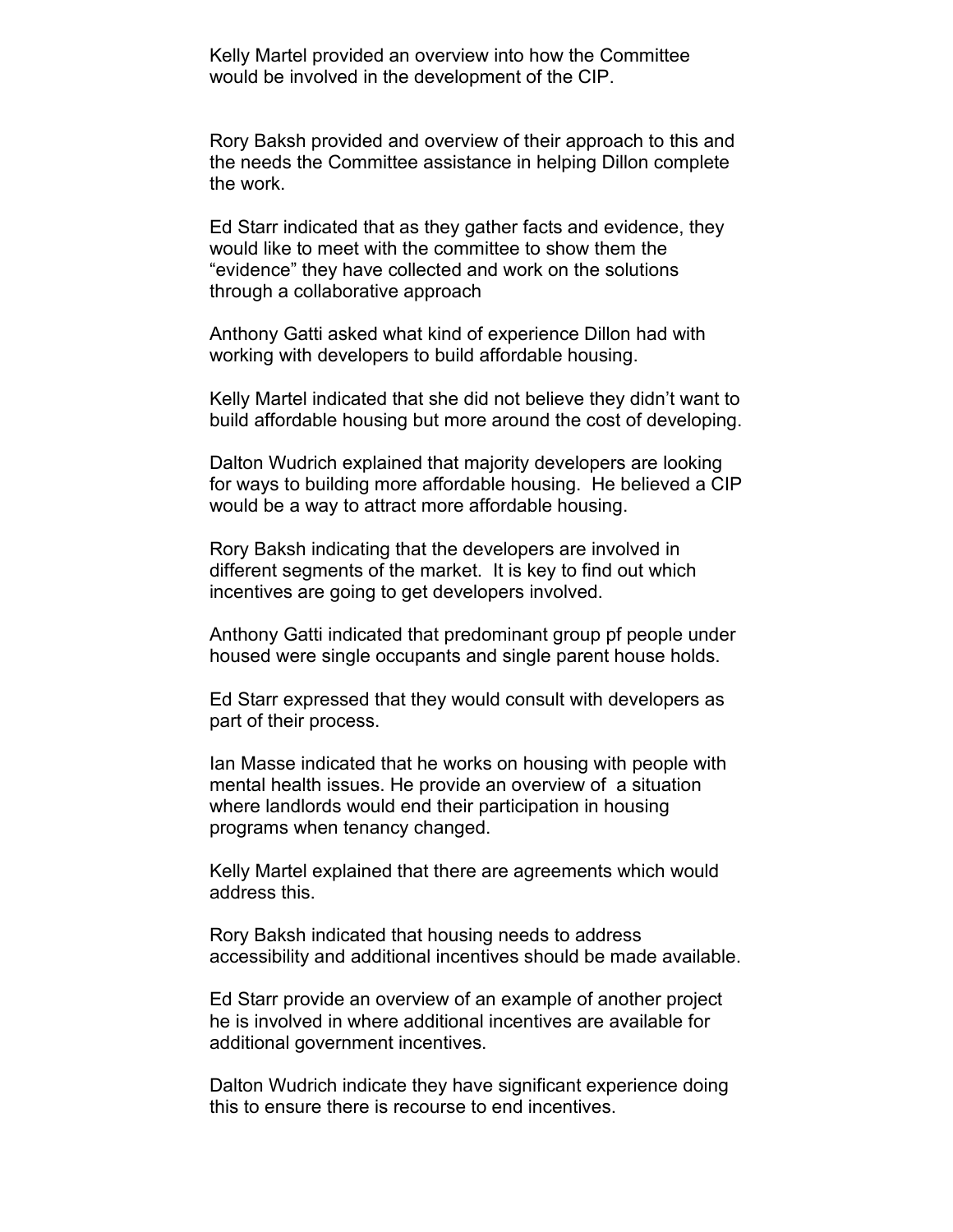Paul Turner indicated he seen the United Church is turning their properties into affordable housing, do you have any experience with churches and land donations.

Dalton Wudrich provided other examples he had worked on.

Kelly Martel provide other examples Dillon has worked on with respect to conversions of old school sites to affordable housing.

Ed Starr indicated they are working on a project in Barrie that involves a church that is offering up their property for affordable housing. Barrie is provided incentives of this program including CMHC funding.

Vicki Lafford-Field

• 2:30pm – Tim Welch Consulting

All Committee Members, Vicki-Lafford-Field and Grant Munday introduced themselves.

Representatives from Tim Welch and NPG Planning Solutions introduced themselves.

Tim Welch provided an overview of their proposal to the City.

Mary-Lou Tanner, NPG Planning Solutions outlined her firms experience with the Region, local municipalities, and incentive programs.

Tim Welch explained their approach to creating an Affordable Housing CIP.

May-Lou Tanner worked with municipalities in approving their Official Plans. She also has experience with working with Municipalities across Canada. Housing Affordability is a common theme in the updates to these documents.

Tim Welch has and is working on housing affordable studies/strategies at some Niagara municipalities (Niagara Falls, St. Catharines, Port Colborne).

Anthony Gatti though it was good the firm had experience in the Niagara Region. He asked what the challenges would be around affordable housing.

Tim Welch indicated that Welland has experienced significant growth which has brought price of land up. He suggested looking at municipal lands and non-profit lands to help promote more affordable housing. He also explained that there are supply chain issues.